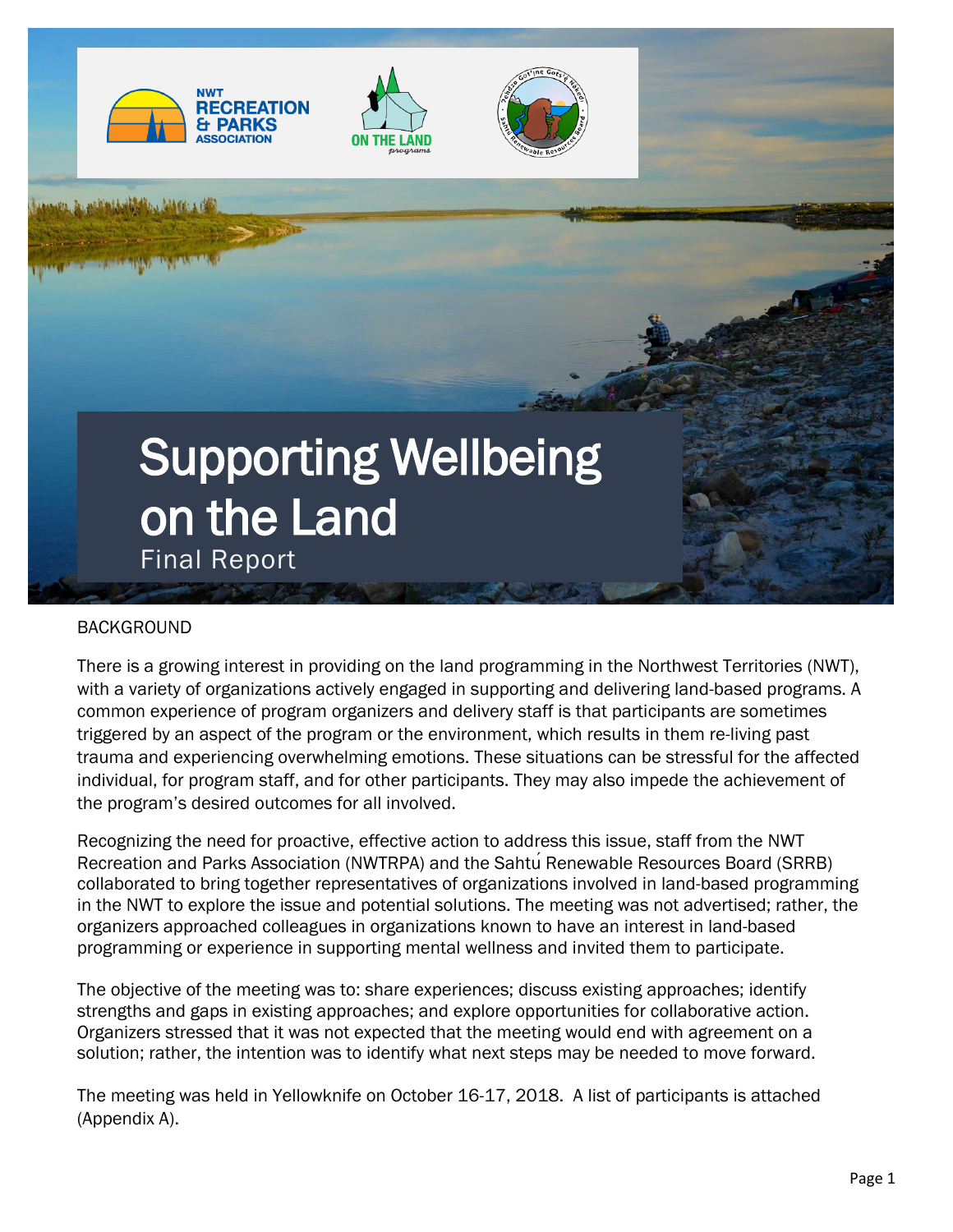### *MEETING HIGHLIGHTS AND THEMES*

#### Description of programs

Participants shared information about their respective programs, including an overview of program design and delivery structure, types of activities, locations, and what steps are taken to ensure safety of participants (physical, mental, and emotional).

Participants collectively brought to the table experience with a variety of program types:

- Project Jewel, an initiative of the Inuvialuit Regional Corporation (IRC), is an on the land wellness program that supports a diverse client group including adult men, adult women, youth, families, and couples. Programs are delivered for varying lengths of time at different land-based locations across the Beaufort-Delta region. Project Jewel camps are open to any residents of the region, regardless of background. Project Jewel's programming also includes after-care and participant support services.
- The Arctic Indigenous Wellness Foundation (AIWF) provides urban land-based programming in Yellowknife. AIWF activities are open to everyone, although there is a focus on engaging street-involved and homeless people. Programs include personal healing, structured counselling, and more informal activities like participating in camp maintenance and sitting around the fire.
- Dene Nahjo is an Indigenous leadership collective that delivers programs serving a broad population, including an urban hide tanning camp in Yellowknife and regional rites of passage camps. Their programs face many of the same organizational challenges as those delivered in more remote locations.
- Pehdzo Got'ine Gots'e Nakedi (Sahtú Renewable Resources Board SRRB) has delivered a number of regional land-based programs in recent years, most of which are focused on building relations between youth and Elders, and supporting the resurgence of Dene ts'ili (Dene way of life). Recently, the SRRB has turned its focus to the design and delivery of Nę K'édıkǝ́, an Indigenous Guardian training program.
- FOXY/SMASH delivers trauma-informed youth programs that have evolved from a focus on sexual health to also include mental health. FOXY/SMASH programs are delivered in both community- and land-based locations across the North.
- Kátł'odeeche First Nation (KFN) has been given access to a residential treatment facility and is designing a Dene Wellness Program with an on the land component, which will focus on trauma treatment.

On the land programs in the NWT vary in their maturity and stability: some are well established and evolving with long-term staff (Project Jewel, FOXY); some are new, but have funding, support and the potential for longevity (AIWF, KFN); others are ad hoc or intermittent (many community programs, some of the projects funded by the NWT On The Land Collaborative). The duration of time spent on the land varies from a day to several weeks. A common feature of all programs includes the critical role played by Indigenous Elders.

It was generally agreed that there are two broad categories of on the land programs: those which include an explicit healing component and those with a broader goal of cultural immersion or resurgence. Both need to be equipped to deal with the impacts of trauma.

#### Expressions of trauma in land-based programs

The meeting participants used a case study approach to share their experiences of situations in which program participants or staff were triggered or evidenced trauma. They further discussed the response to the situation. Given the ubiquity of these experiences, there was a general agreement that programs need to be designed and delivered with a trauma-informed lens.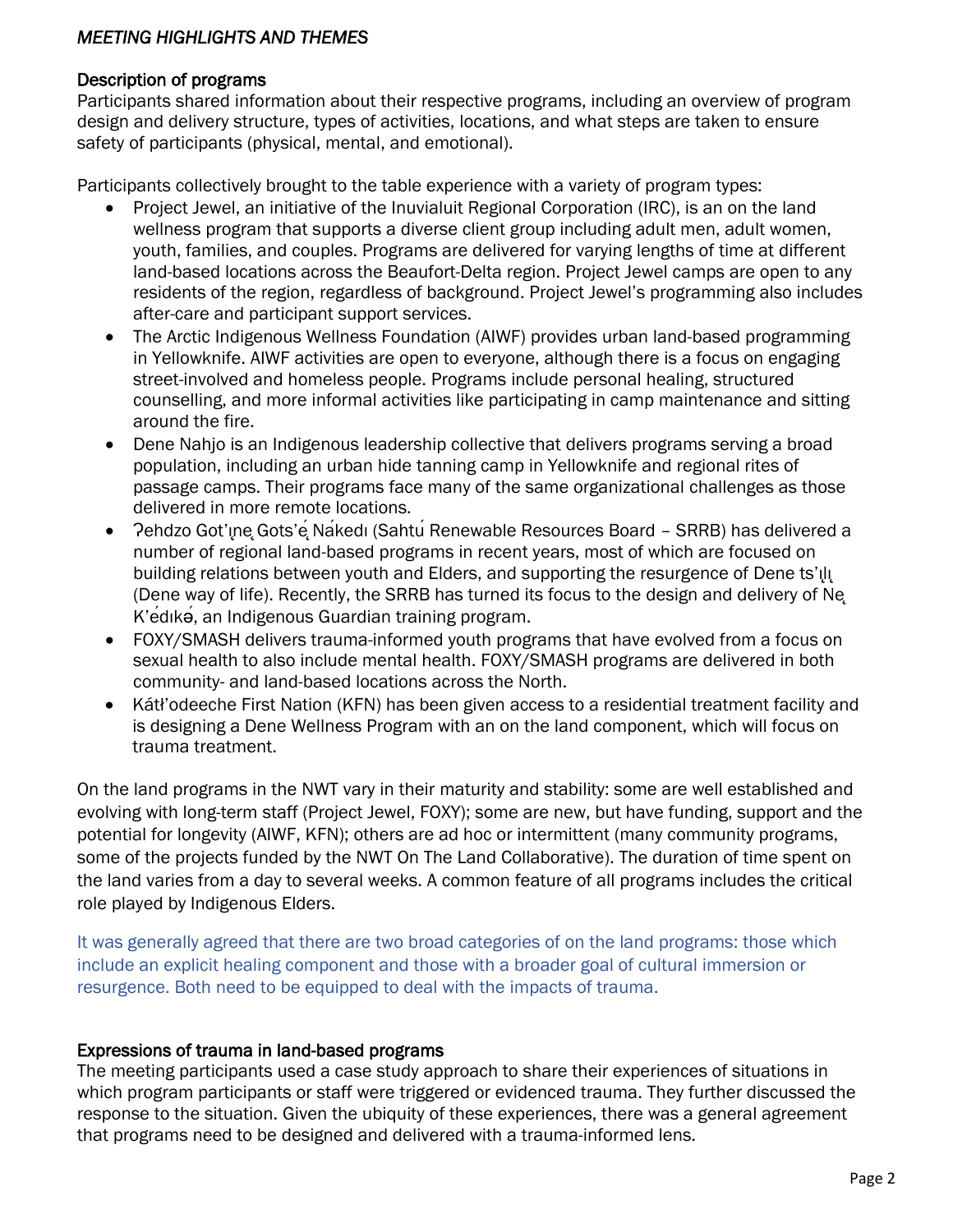The issue of terminology was discussed, i.e. whether the use of the term "trauma" is appropriate. Some felt that people can feel victimized if they are told they have experienced trauma; others felt it is important to "name it and tame it." There was also recognition that the concept may be difficult to translate accurately into Indigenous languages. Recognizing the limitations of the term, we were nevertheless unable to identify an alternative during the workshop and so continued to use trauma as a shorthand for an "event or series of events that involve real or perceived threats of death or serious injury, or threat to the physical integrity of the person or others" and produce feelings of "overwhelming fear, hopelessness, helplessness, or horror." Communities and organizations are encouraged to use or develop language that makes sense for them.

Participants agreed that it is critically important that program organizers and staff understand trauma and can identify when a participant is being triggered, but also that they have access to effective resources to support participants who have experienced trauma and/or are being triggered. A trauma-informed lens is equally important for program design and planning.

Participants noted that land-based programs do not occur within a vacuum. Events that occur in program participants' home communities, such as suicides or accidents, may also impact or derail planned program activities.

Program staff can experience vicarious trauma during or after an on the land program. Thus it is important to ensure not only that staff have training to recognize and effectively respond to expressions of trauma, but also that there is ongoing support for staff before, during, and after programs.

Training in "trauma-informed" approaches (i.e. understanding trauma, how it can be manifested, and basic approaches for responding) is vital for people designing, organizing, and delivering on the land programs. Clinically trained staff (e.g. social workers, counsellors) are critically important for programs that have a healing focus, and should be available to all programs in some form (e.g. by phone).

# Possible Solutions

Participants brainstormed resources and supports that would benefit all land-based programs in the NWT. They included the following:

- A resource hub where on the land program staff can find checklists, program curricula, training materials, best practices, and other resources to support trauma-informed program design and delivery.
- A staff person dedicated to maintaining this hub and supporting trauma-informed on the land program delivery throughout the NWT, or perhaps two half-time positions, north and south.
- A made-in-the-NWT part-time certificate to train program delivery staff on how to deal with trauma (like an intensive first aid program), designed and delivered by northerners with clinical background.
- A shared resource to ensure that on-call counselling expertise is available for programs that do not have on-site counsellors.
- A conference exploring the linkages between on the land programming and wellbeing that brings together all communities and organizations in the NWT involved in delivering on the land programming.

Participants recognize that the vision will not be realized quickly or easily, and that issues like funding, governance, and accountability need to be explored further.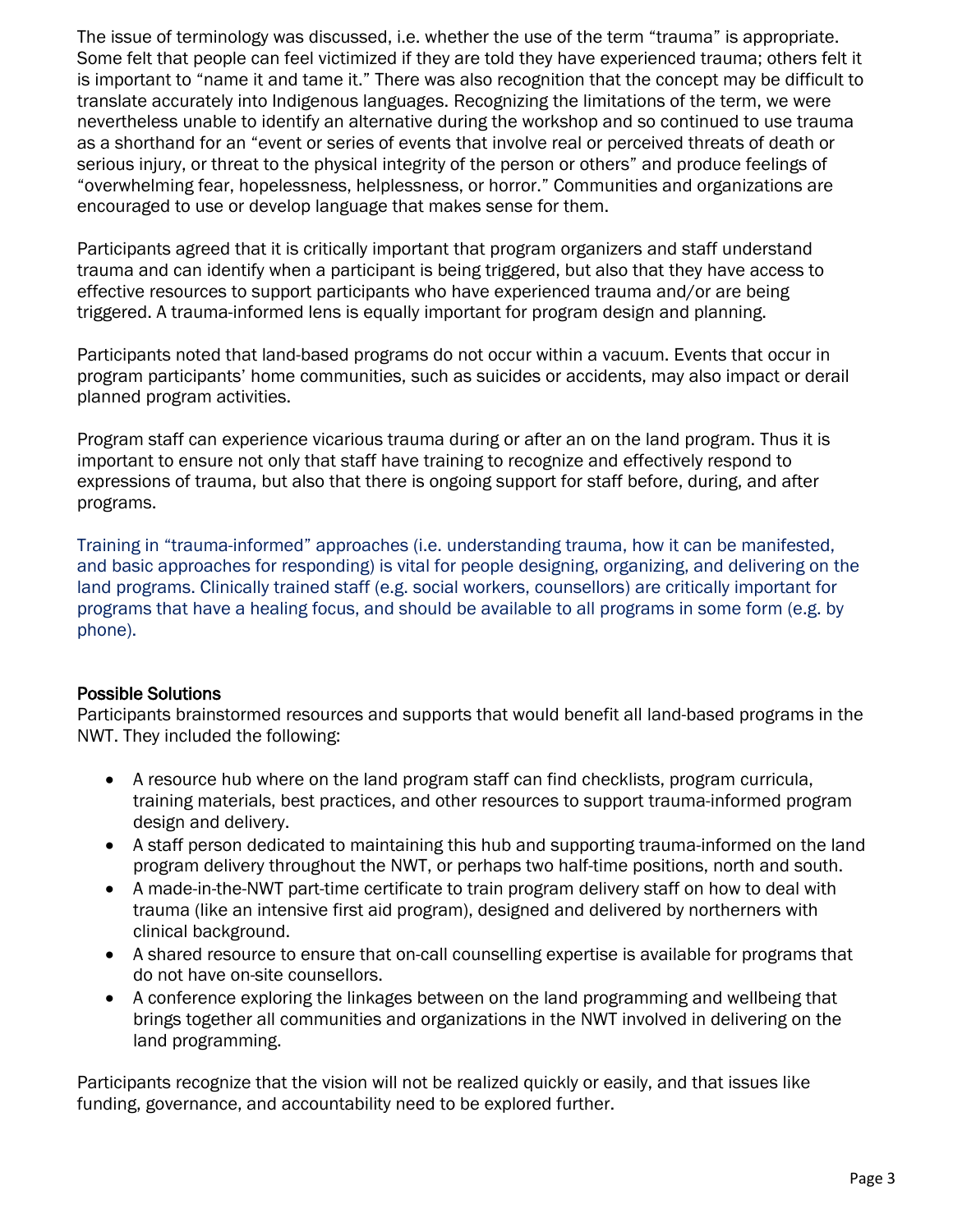### *CONCLUSIONS AND LEARNINGS*

Some common understandings and important learnings emerged from the discussions:

- The NWT is a leader in Indigenous land-based programming in Canada.
- The land is often the driver for individual healing and wellness. Not only is the land vital to healing, but offering programs on the land also provides the motivation for individuals to participate. At the same time, being on the land may be a trigger for some individuals for a variety of reasons: because they feel safe in this environment, they "let their guard down"; they are removed from their usual support systems or coping strategies; they come face-toface with the deeper reasons for their trauma (e.g. colonialism).
- For the safety and well-being of participants, land-based program staff (including Elders) must be healthy and have taken steps to deal with their own trauma.

### Need for training and resources

Although participants represented a variety of programs with different goals and offerings, there was common agreement on several key themes relating to the need to develop improved capacity for dealing with trauma:

### *1. There is a need for made-in-the-NWT training for people delivering and supporting land-based programs.*

The NWT has a long history of importing southern programs, only to discover they are not appropriate for the context and cultures of the North. Currently, the GNWT provides training in Mental Health First Aid (MHFA) and Applied Suicide Intervention Skills Training (ASIST) free-of-charge on an ad hoc basis to NWT residents. While these courses have their place, they are not adequate is equipping on the land leaders to recognize and respond effectively to trauma in their programs.

We need to invest in training resources that are northern-designed, flexible, and adaptable to the needs of different programs and to the cultural protocols and realities of different regions and Indigenous groups in the NWT. Every program that takes participants on the land, but particularly those focused on healing and mental wellbeing, needs this kind of expertise.

There was no consensus on who should lead the development of this kind of training. Some suggested it should be undertaken by GNWT Department of Health and Social Services, similar to the delivery of the Mental Health First Aid program.

### *2. Programs that do not have on-site counsellors need to have access to on-call resources to ensure that support is available if a situation arises that can't be handled by staff on site.*

Some programs have been able to involve clinicians in their programming by building relationships with Health and Social Services staff or independent practitioners. More commonly, programs have encountered barriers to the participation of GNWT community counsellors (e.g. lack of interest, administrative support, timing, lack of familiarity with on the land programs) and they are rarely able to cover the costs of independent practitioners.

### *3. There is a need across the NWT for increased investment in aftercare and community-based support programs.*

Although it is to some extent beyond the scope of what this group meant to discuss, there was universal agreement that participants in land-based programs with a focus on healing or recovery are more successful when they have access to on-going support services and case management in the community. Aftercare improves outcomes for other types of on the land programs as well. While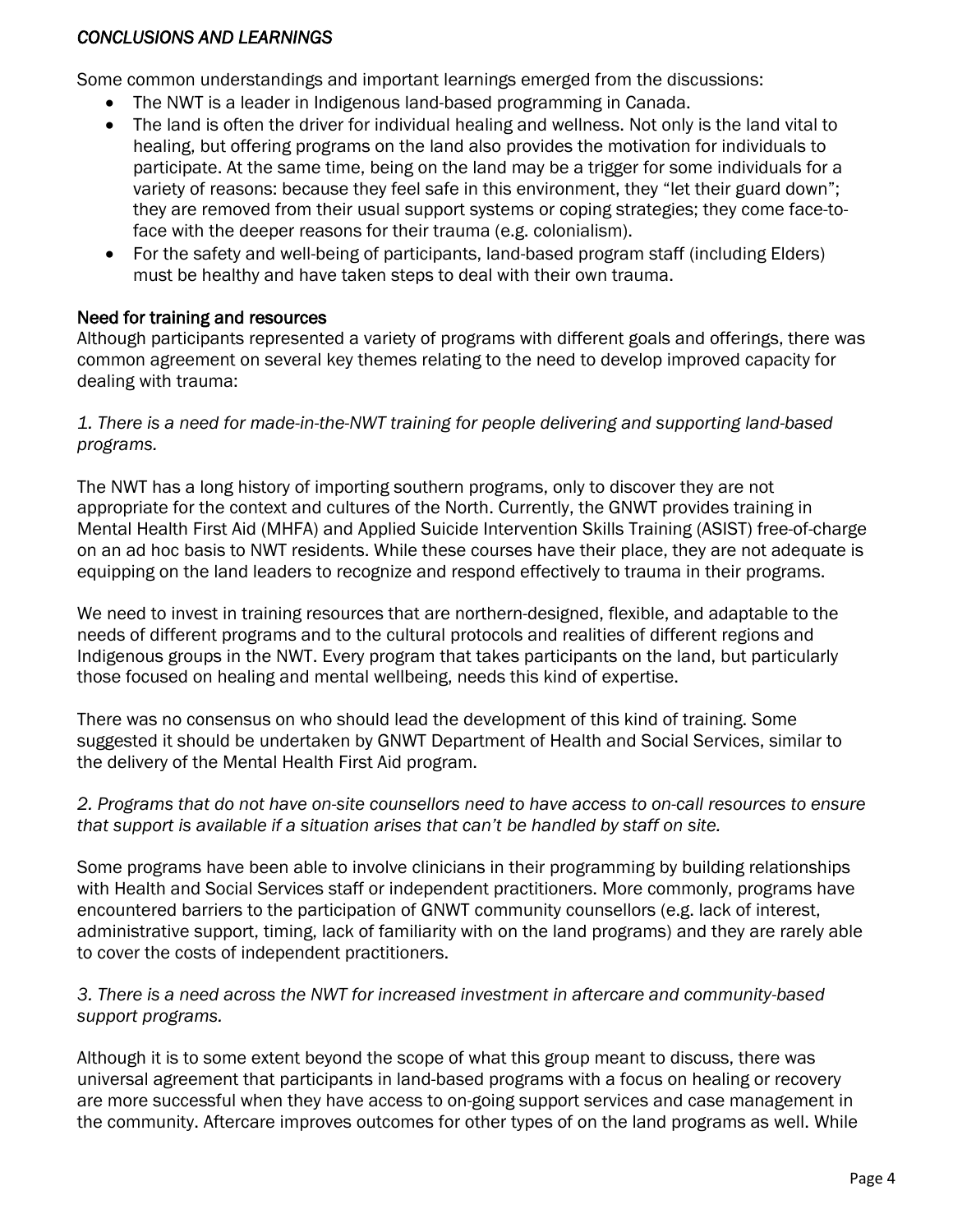some programs build this service into their program design (Project Jewel, AIWF), it strains capacity, especially since each intake of participants increases the on-going caseload.

*4. For programs that take groups of participants out on the land for extended periods, it is critically important to pay attention to participant dynamics, and be aware of medical/emotional/mental health issues of participants.* 

Program organizers should consider what mix of gender, age, and other demographic characteristics is effective and appropriate when designing the intake process for programs. They should also ensure that applicants provide information on their current physical, emotional, or mental well-being and any issues that could lead to challenges during the sessions whether in the form of an written application or a verbal interview.

*5. Everyone dealing with designing and delivering on the land programs in the NWT could benefit from a "resource hub," to avoid duplication of efforts when exploring, designing, or adapting guidelines, policies, checklists, training programs, etc.*

Some of the ideas for useful resources that were discussed include: mental well-being checklists; program equipment checklists; information on ethics when dealing with disclosure and consent; and manuals or curricula for programs.

*6. On the land practitioners benefit from opportunities to gather and learn from one another, especially on a subject as critically important as trauma.*

In recent years, there have been a number of successful conferences, workshops, and symposia for people designing, organizing, and delivering on the land programs. These have been important opportunities for people to share experiences and learn from other practitioners. A gathering devoted to exploring the linkages between on the land programming and wellbeing that brings together communities and organizations in the NWT involved in delivering on the land programming would not only create an opportunity for practitioners to learn from one another, but it could help to guide other activities outlined in this report.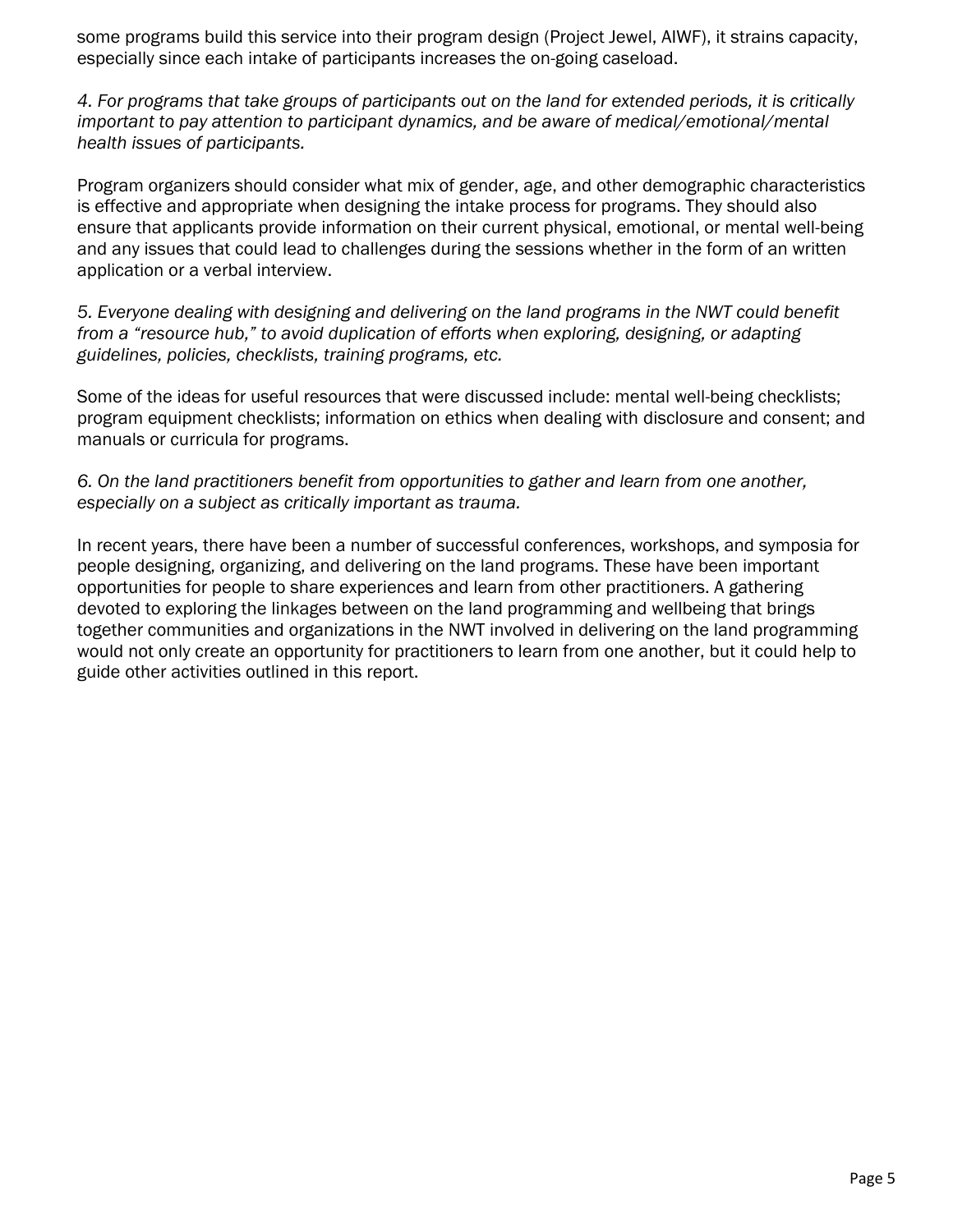# *RECOMMENDATIONS AND NEXT STEPS*

The following resources were identified by the group members to support the achievement of the vision:

- The NWT On The Land Collaborative has a website which could be used as a resource hub to share materials. The website is currently being managed by the NWTRPA.
- Hotiì ts'eeda is funding two literature reviews one on the evaluation of land-based programming, and one on best practices in land-based healing programs.
- AIWF has mentorship/apprenticeship opportunities for training community members on trauma-informed methods.
- All organizations have materials that can be shared on the resource hub that could be useful to those developing on the land programs/camps.

Other recommendations for short-term actions included:

- Conduct a survey of NWT organizations offering on the land programs to determine their needs for training and support.
- Develop a checklist for program organizers, specifically related to ensuring appropriate measures have been taken deal with trauma while on the land.
- Create a map and directory of organizations in the NWT who are involved in delivering on the land programming, so that people know who to call for information, help, or advice.
- Those organizations that are willing and able can use the resource hub to share funding proposals.
- Create a community of practice group that touches base every six months or so to share information and best practices.
- Review the GNWT's policy to guide delivery of land-based programming.